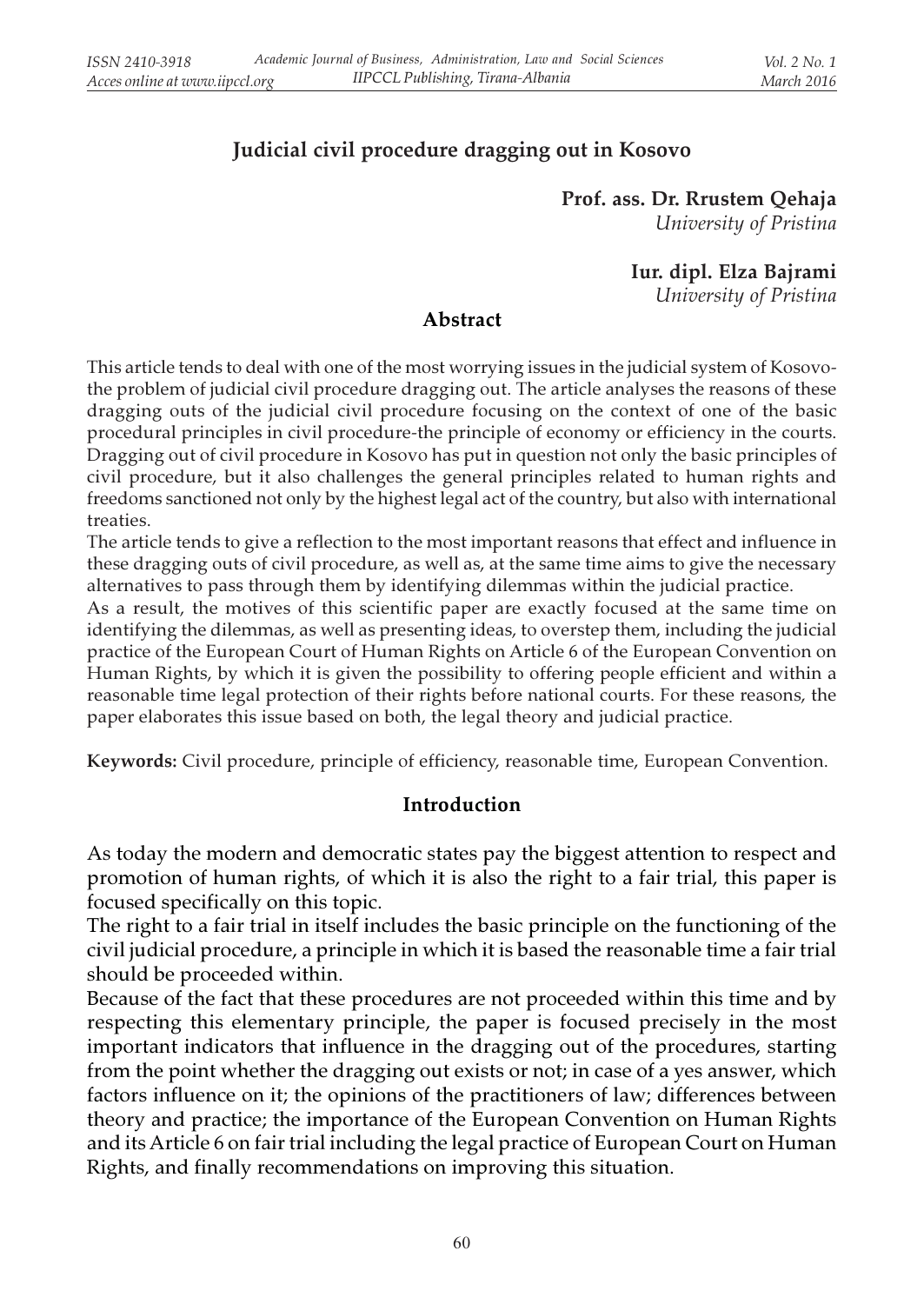## The principle of efficiency in civil judicial procedure

Law as a group of legal provisions by which the different legal relationships within the society are regulated, ultima ratio intends to protect the subjective rights of individuals, respectively gives the opportunity to everyone to ask for a judicial protection of these rights.

As a result, it has become the division of law into two basic branches: the material law, by which there are given the subjective rights to an individual, and the procedural/ formal law, by which these individuals is given the possibility to demand for a protection of their rights. So, it is civil judicial procedure the process regulated by legal provisions in which it is made recognition, creation and realization of subjective rights of private individuals.

If we go back in time, in the history of human rights' birth, we may come to a conclusion that the main aim and meaning of peoples' freedom have been demanded and found in limitation of state's authority and protection of an arbitral act of states' apparatus. This protection of basic rights and freedoms must be efficient,…(Hasani & Èukaloviæ, 2013, 2015).

One of the basic principles of civil procedure is absolutely the principle of economy/ efficiency in judicial procedure, a name of the principle normally created by legal theory based upon legal provisions. As a result, similar to any other activity, the procedural activity also must be completed within the shortest time, using as less work as possible and small expenses (Brestovci, 2006, 37).

Because of this importance, nowadays in democratic states the intentions are directed towards creation and reforms within the judicial system in order that the citizen is given the adequate judicial protection of its rights. In this line, also it is the Law on Contentious Procedure of Kosovo (now and therefore LCP) which has given the basement of this principle in article 10. The court is bound to try that the procedure is ended without dragging out and with fewer expenses possible, and make impossible any misuse of procedural rights by the parties to the contest (Law on Contentious Procedure, 2008, art.10).

It is seemed that principle of efficiency is one of the basic principles that run a fair trial within the judicial system of any state, and the same is in Kosovo, too. Because of this highly impact, the states take care of incorporating it in their legal provisions. In this context, the same is to Kosovo's situation. Referring only to the civil judicial procedure, there are a number of legal acts in which this principle lives in.

First of all, the Constitution of Kosovo of 2008 has foreseen it in three of the most important articles, such as articles 31, 32 and 54 referring to human rights and freedoms, specifically within the article 31, pars. 1 and 2, stating that "everyone is granted equal protection of his/her rights before courts, other official institutions and public authorities", and "everyone is entitled to a fair and impartial public hearing for decisions regarding to right and obligations or for any criminal charge against her/him within a reasonable time, by an independent and impartial court as founded by law". By these, the Constitution has intended to put on the basement of a guarantee to each citizen, because "a very important constitutional guarantee that protects individual freedom of individuals relates to the right to a fair trial. This right includes some guarantee and special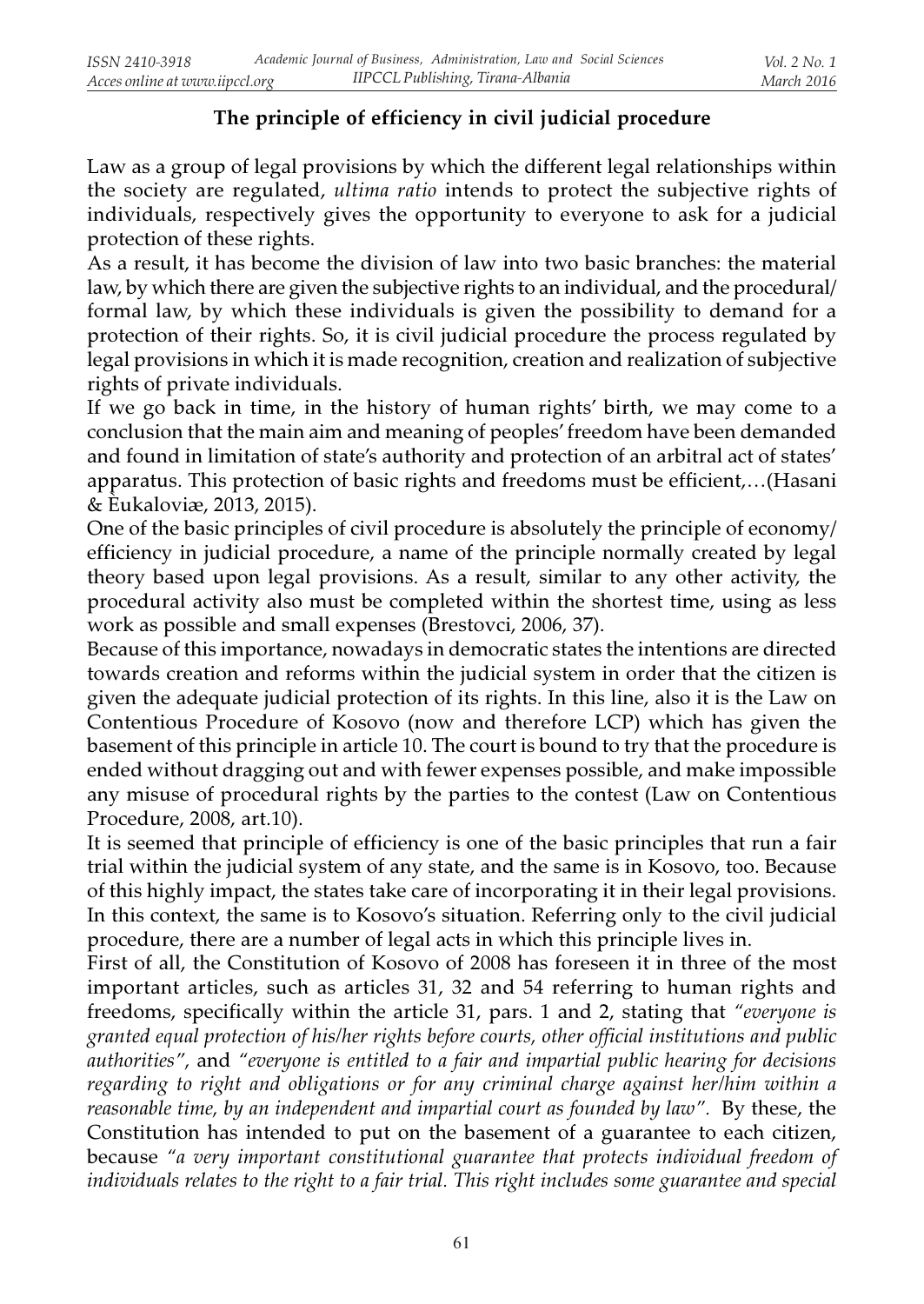constitutional rights aiming to give the individual a fair trial, correct and impartial". Except this constitutional guarantee, the citizens are given the legal guarantees for such a right, naming here specific laws such as, the Law on Contentious Procedure and Law on Courts within article 7, pars. 2 and 5, we cite "everyone is entitled to an equal approach within courts and anyone is not neglected the right to a fair trial in conformity with regular legal procedure or the right to equal protection as given by law. Each physical or legal person has the right to a fair trial and within a reasonable time", and "all courts must function fast and efficient when deciding cases".

Ending this, it is not only the national legal protection ensured to people in Kosovo, but also there are lots of international legal acts that are in force in Kosovo and individuals may refer to them when dealing with this principle. In fact, none of these legal acts are ratified by the usual procedure of ratifying international acts, but Kosovo intended to make enforced within its territory by article 22 of the Constitution, according to which, these acts are directly applicable in Kosovo. As a result, in this list we may refer to The Universal Declaration on Human Rights of 1948, and The European Convention on Human Rights of 1950 (now and therefore ECHR). Making a comparison to the abovementioned constitutional provisions and article 6 of the ECHR, it is seemed quite easy that, in fact, the Constitution, at a maximum, has incorporated the formulation and meaning of this article when referring to the standard of a "fair trial within a reasonable time".

## The trial within a reasonable time and article 6 of European Convention on Human Rights

As already mentioned and elaborated as above, it is seemed that when referring to the principle of economy/efficiency in the civil judicial procedure, the focus at all is given to trails ending within "a reasonable time". In fact, the aim of this principle is precisely this, that a procedure is ended as quickly as possible without making unnecessary expenses within a reasonable time.

But, even though this notion of "a reasonable time" is so important for a fair trial, until now there is no legal act, not national, nor international, that has specified what time is included within this standard. However, it is the judicial practice of the European Court of Human Rights that has created it, but on the other hand it has also not specified what period does it include. Even this Court, has not been able to specify that for example, the reasonable time means a trial's maximum lasting for 2, 3 or x years, however, according to this Court's practice, when deciding, whether this standard, is breached or not by national courts, bases on some criteria. The standard of "reasonable time" as foreseen in article 6(1) is a subjective standard that may change in civil and criminal cases (Gomien, 1998, 41). The trial within a reasonable time is not a fixed category strictly foreseen, but it is a standard that the Court appreciates in a special way in each individual case (Zendeli, 2009, 3).

As a result, those famous criteria that the Court uses when deciding if there is a breach or not of the standard, include the followings: the complexity of the case; the behavior of the party itself and the behavior of the state's authorities for that case (Interights Manual for Lawyers, "Right to a fair trial under the European Convention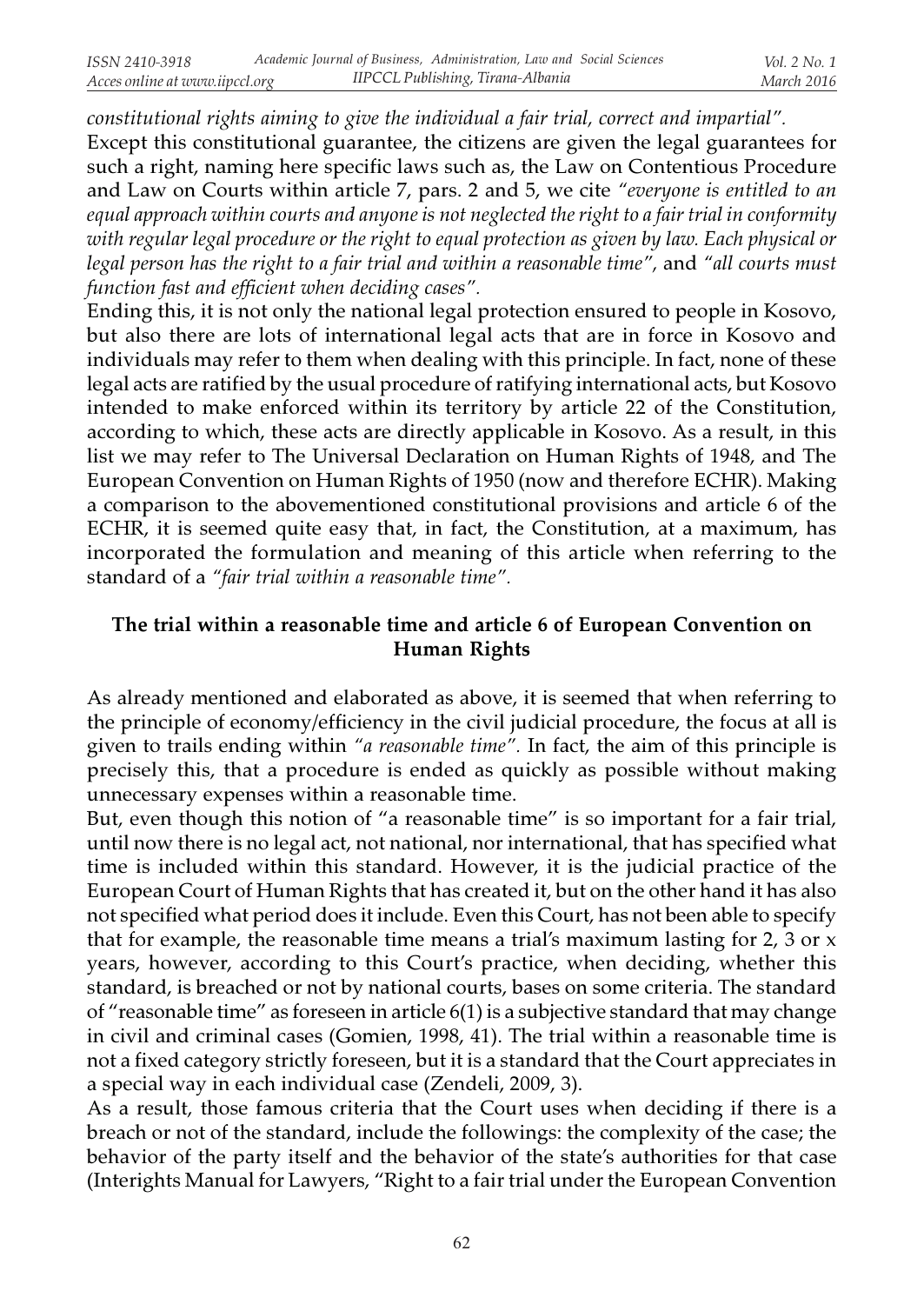## on Human Rights (Article 6), 2009, 52).

Even though, it is well understood that legislation has sanctioned very well this principle, the practice is unfortunately very differing. In Kosovo, there is a general principle that a civil procedure may last at a maximum of 90 days from the day of the submission of the claim. So, the law has made efforts to point some basic procedural deadlines, which in fact if there were to be respected, there would be no breach of the standard in article 6 and other constitutional and legal provisions. Taking some specific examples, the LCP in article 400 par. 4 has foreseen that the preparatory hearing should be held within 30 days from the day that the court has received the respondent's answer; article 421 par. 2 has stated that the main hearing should be held at least 30 days after the preparatory hearing, or exceptionally as foreseen in article 441, pars. 1 and 2, in cases of any necessity to postpone the hearings by court's or parties' request, the hearing may be postponed for a maximum of 30 days, but never in an unspecified date.

Law has intended to make these regulations by appointing such deadlines because it is a fact that in Kosovo, especially civil procedures last for many years, as a result of which parties get exhausted of them, while the courts are full of work, and it is usual that they cannot finish them by the end of the year, but old cases transfer for many times from a year to another.

At this stage, the question raised, is that of which are the indicators that influence these exhausting procedures! By a simple research it seems to be obvious, that the main factors to indicate on this situation are: not enough judges; absence of enough civil administrative staff, and a great number of cases in courts, which are difficult to be dealt by the small number of judges.

That this is a fact, it is seemed by the periodical reports of the Kosovo Judicial Council, which, every six month publishes statistics on courts' efficiency. In the Council's Report of the first 2015 six-month period (Kosovo Judicial Council, Statistical Report of courtsfirst 2015 six-month, 1), it is presented the number of cases, as well as, the judges' efficiency during this period in completing the cases that were transferred from past years, and their ability to manage with new cases during the first six-month period of 2015.

Based on this Report, in all the regular judicial system of Kosovo, including the Supreme Court of Kosovo, the Special Chamber of the Supreme Court, the Appeal Court, and Basic Courts, there were only 321 judges who worked on cases' decisions, and 1437 civil servants to assist them. As seemed from this Report, the judges in Basic Courts were the ones to be the most exhausted workers on solving the issues before them, on a number of 561,139 cases, of which at the end of the first 2015 sixmonth 165,253 cases were solved, while for the next second term there were 395,886 other waiting to be solved.

Even though, basic courts lead with the highest number of unsolved cases, the other courts, such as the Appeal, the Special Chamber and the Supreme Court are not in any better position rather them, because unfortunately, they are also full of unsolved cases, too.

As it seems, our courts are facing off with a drastic number of cases dealing with, which when put in comparison with the number of judges working on them, is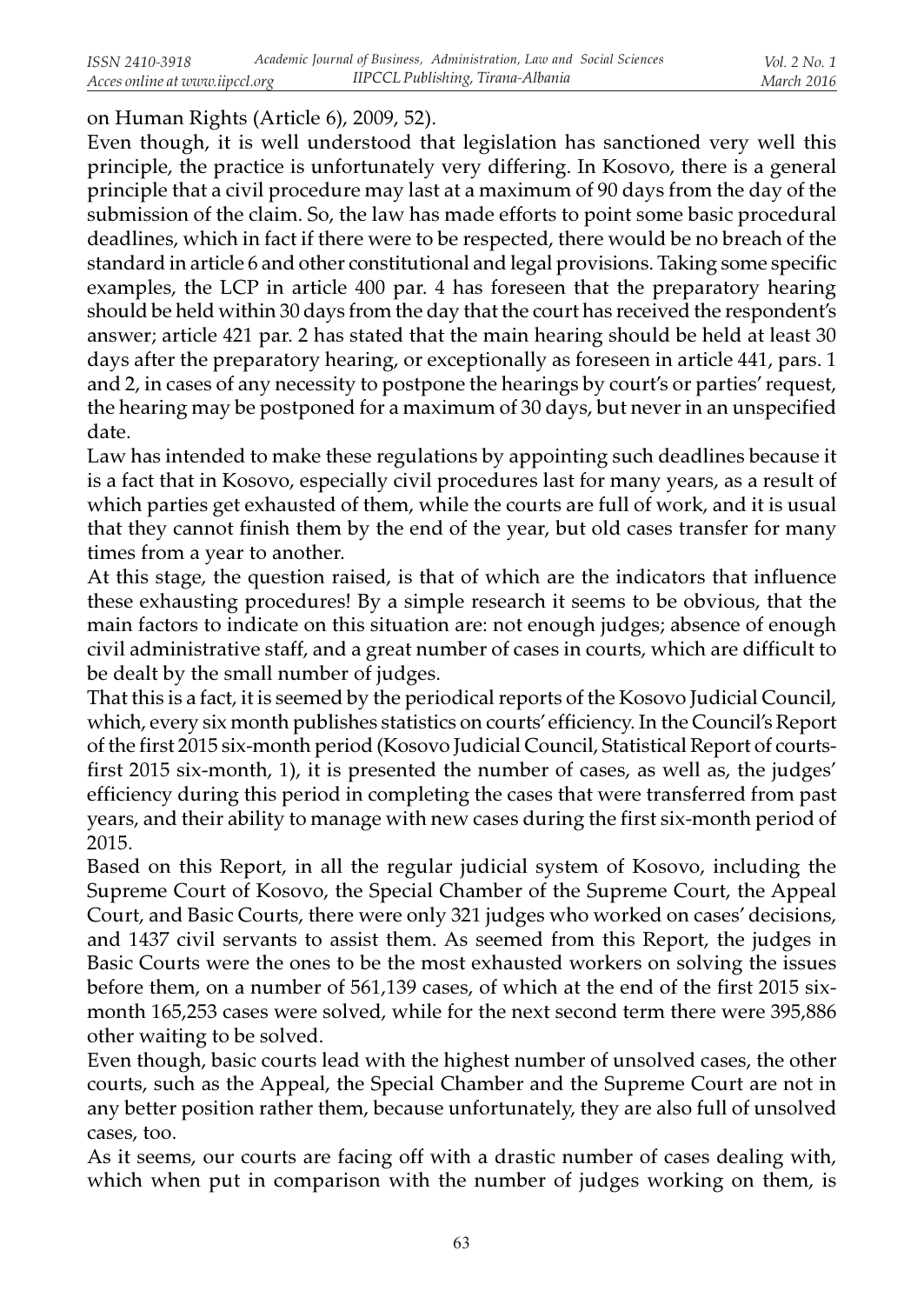disproportionate. It is impossible for such a small staff of judges to solve these great numbers of issues.

In fact, this disproportion between the number of judges and the number of cases is the principal reason on which the judicial system bases on to pretend its innocence of long lasting procedures, but this argument seems to be not so acceptable before the European Court in Strasbourg. This Court states that it is the state the one that is bound to take care of offering an efficient administrative organization, by which it will not be possible to face with these dragging outs of the procedures. The Court has repeated that "it is the duty of contractual states (analogia iuris in Kosovo upon article 22 of the Constitution) to create an efficient judicial system in such a way that it guarantees to its citizens the right to a final court decision within a reasonable time" (Edel, 2007, 14).

It is uncontested fact that the number of judges is very small in proportion with the number of cases, as it can be proved by the example of the Basic Court in Prishtina and its branches, which at the period for which the report was published was working with a capacity of 75 judges, while there were 135,801 unsolved cases. Making a simple calculation, all these 75 judges had to solve 301.78 cases per month each judge, which is absolutely impossible, not only as this is a huge number, but we do not put in the calculation new cases to come during this period.

It is an important fact to be mentioned that this is not a new problem our courts are facing with. In 2006, the Organization for Security and Cooperation in Europe (now and therefore OSCE) had published a report with its conclusions specifically on the issue of dragging out of civil procedures. This report pointed out that it was the huge number of unsolved cases that influenced on the dragging out of civil judicial procedures (OSCE, First Evaluation of civil justice, 2006, 7). And the fact is, unfortunately, even after 10 years Kosovo judicial system is facing of the same problem. From many of its supervision, the Report mentions also practical cases in which civil procedures had lasted for many years, whereas some of them were still waiting to be proceeded. So, in the ex-Municipal Court in Gjilan, the plaintiff has submitted its action in 2003, without specifying the respondent's address, while the Court did not notice this absence of the and after 2 years when it appointed the preparatory hearing in which the respondent did not present, the Court noticed of its mistake. Thus, it decided to give to the plaintiff a time limit of 15 days to correct its action, but the other legal breach consisted on postponing the hearing for an unspecified date (OSCE, First Evaluation of civil justice, 2006, 9).

Similar to this, were the findings of the Institution of the Ombudsperson of Kosovo, who recently, in November 2015 published its two newest reports on breaching the principal of efficiency as incorporated in national legislation and article 6 of ECHR by national system. The first dealt with a long lasting procedure before the Basic Court in Prishtina/Branch in Graçanica, where the plaintiff submitted its action in 2009, but the preparatory hearing was held only after 4 years in 2013, and after that year no other action was taken by the court (The website of the Ombudsperson of the Republic of Kosovo offers specifically cases in which were found out such breaches, http:// www.ombudspersonkosovo.org).

If making a simple calculation in this branch, it is seen that there is only one judge working in the Branch in Graçanica, while according to the Report of the Council,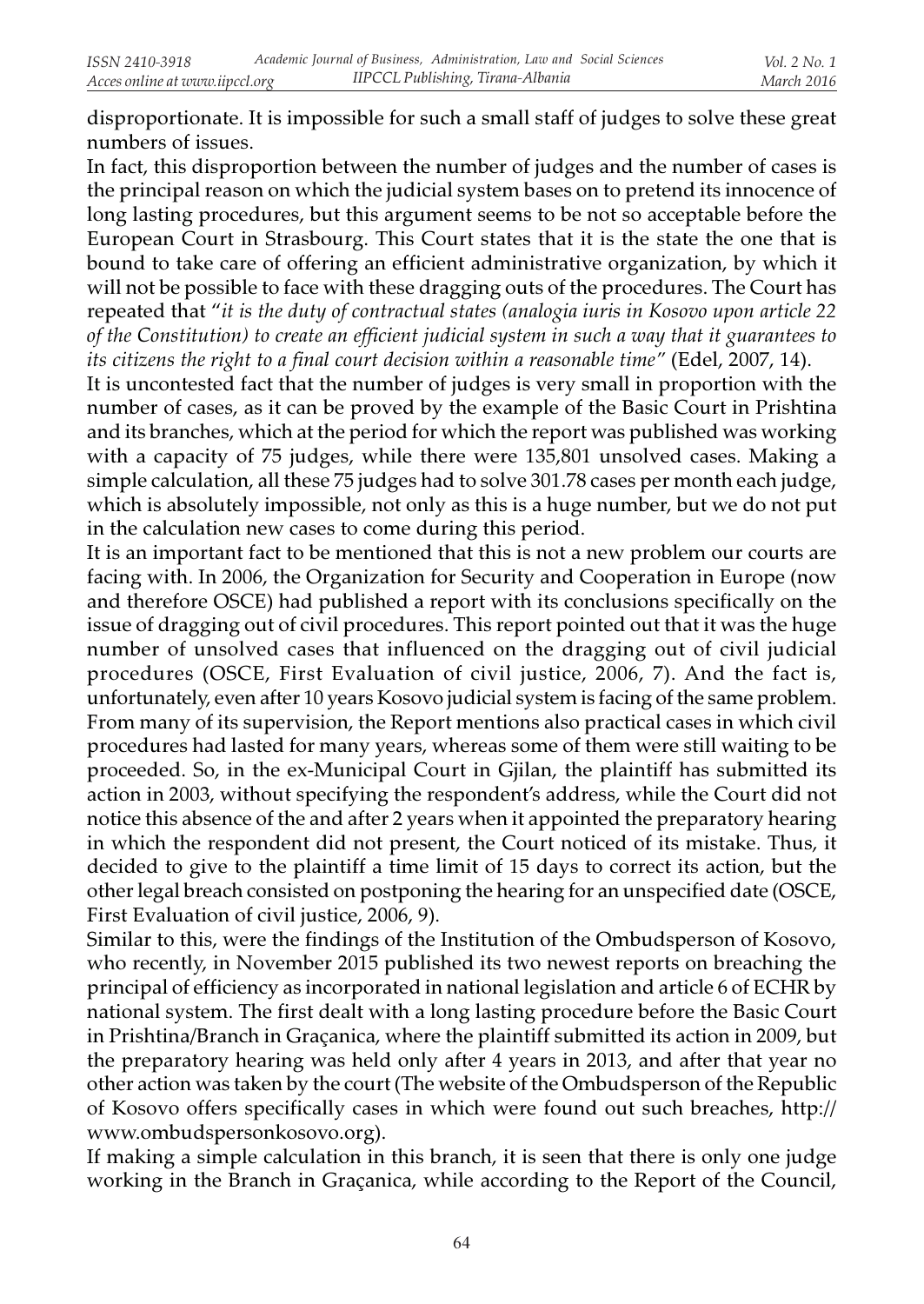this court deals with 738 unsolved cases at the end of the reported period, which means that it would be impossible only one judge to have finished all these cases during the other six-month period of 2015.

The other case dealt with an executive decision E.nr.193/2008 issued by the Municipal Court in Prishtina in 2008, but had not been executed even after approximately 8 years (http://www.ombudspersonkosovo.org).

Not so different from the conclusions of the OSCE Report, the Ombudsperson found that in both cases was breached the principal of efficiency as well as, the right of the parties as foreseen under articles 31 and 32 of the Constitution and article 6 of ECHR. What is important is the fact that, not only the people of Kosovo are faced off with this problem. It is the judicial practice of the European Court in Strasbourg that dealt with a huge number of cases raised because of the breach of this principle foreseen in article 6 of the Convention. In the Bekerman vs. Lichtenstein Case (2015), the Court held that article 6 par. 1 of the Convention was breached, because the standard of "reasonable time" by the national court was not respected. The whole procedure had started in 2001, by a request of the plaintiff to prove its right to property, but the procedure rotated inside the judicial system for more than 10 years, which was enough to the Court to decide that there was breached article 6 of the Convention (European Court of Human Rights, Judgment, Bekerman v. Lichtenstein, 2015). Similar to this, the Court held on "Dery vs. Hungary" (2015), "H.K. vs. United Kingdom" (1987), and "X. vs. France" (1992). In all of them, the Court found that the states failed to act in conformity with their obligation taken by the ratification of the Convention on offering to their citizens the opportunity to realize the right to a fair trial within a reasonable time without any unnecessary delays.

### Conclusions

It is a fact that the national judicial system is faced with permanent delays of regular judicial civil procedures, that the number of cases and the judicial staff, including judges and administrative servants are highly disproportionate and that people are faced with an absence of legal security of receiving the right protection of their constitutional right to a fair trial. For these reasons, it is obvious that we must take important steps in order to evict continuously this repeating problem over years. Starting from the professional institutions, where new generations of judges are educated, applying stricter criteria's on their evaluation; increasing the number of new generation judges in each court; familiarizing the people on using other forms of solving their disputes such as arbitration or mediation would make a great effect on minimizing the problem of civil procedure dragging outs, and by this the reliability on the national judicial system would increase gradually.

### References

Brestovci F. (2006). E drejta e procedurës civile I, Pristina. Edel, F., (2007). The length of civil and criminal proceedings in the case-law of the European Court of Human Rights".